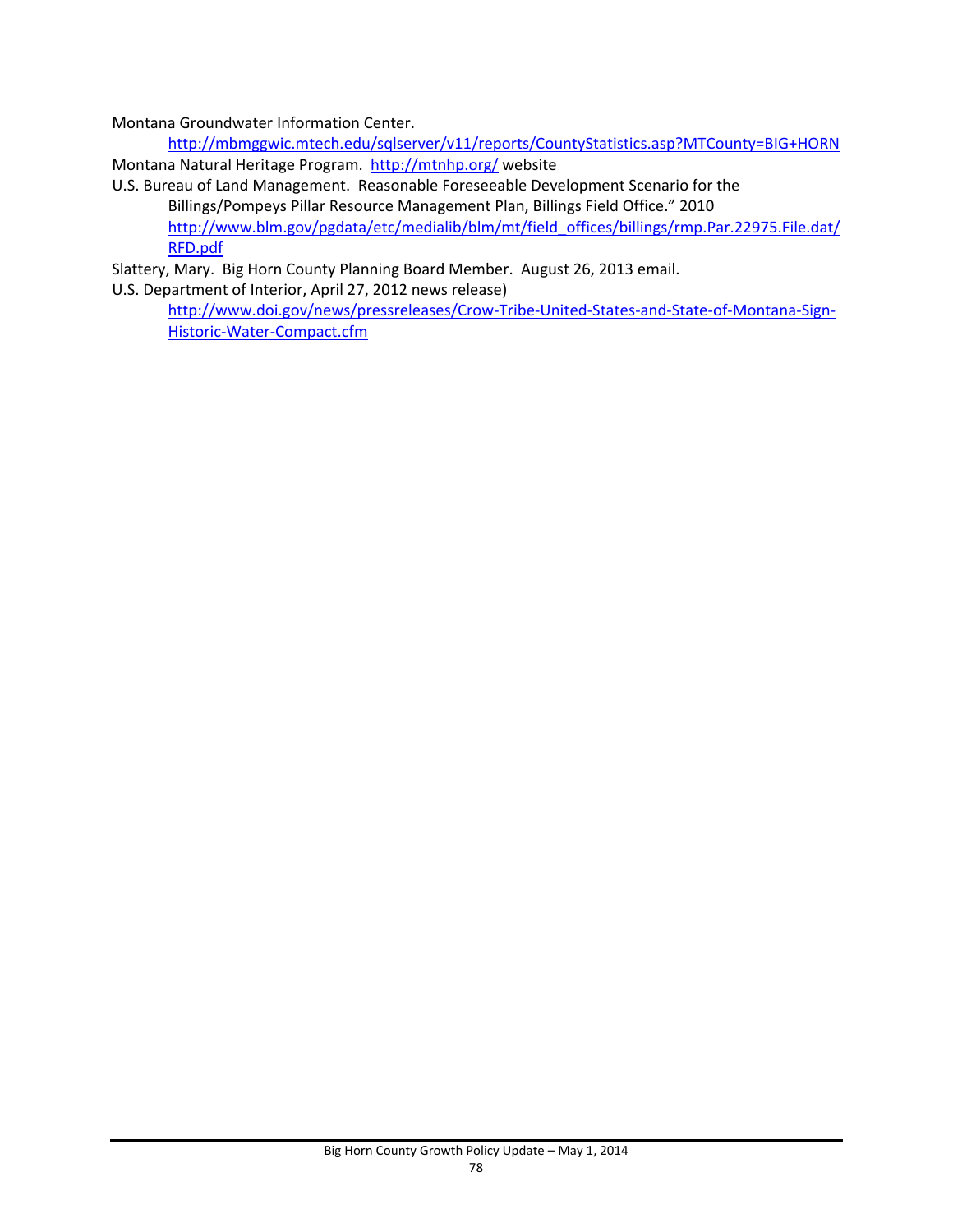## **APPENDIX A**

**Status of 2002 Big Horn County Growth Policy Implementation Strategies**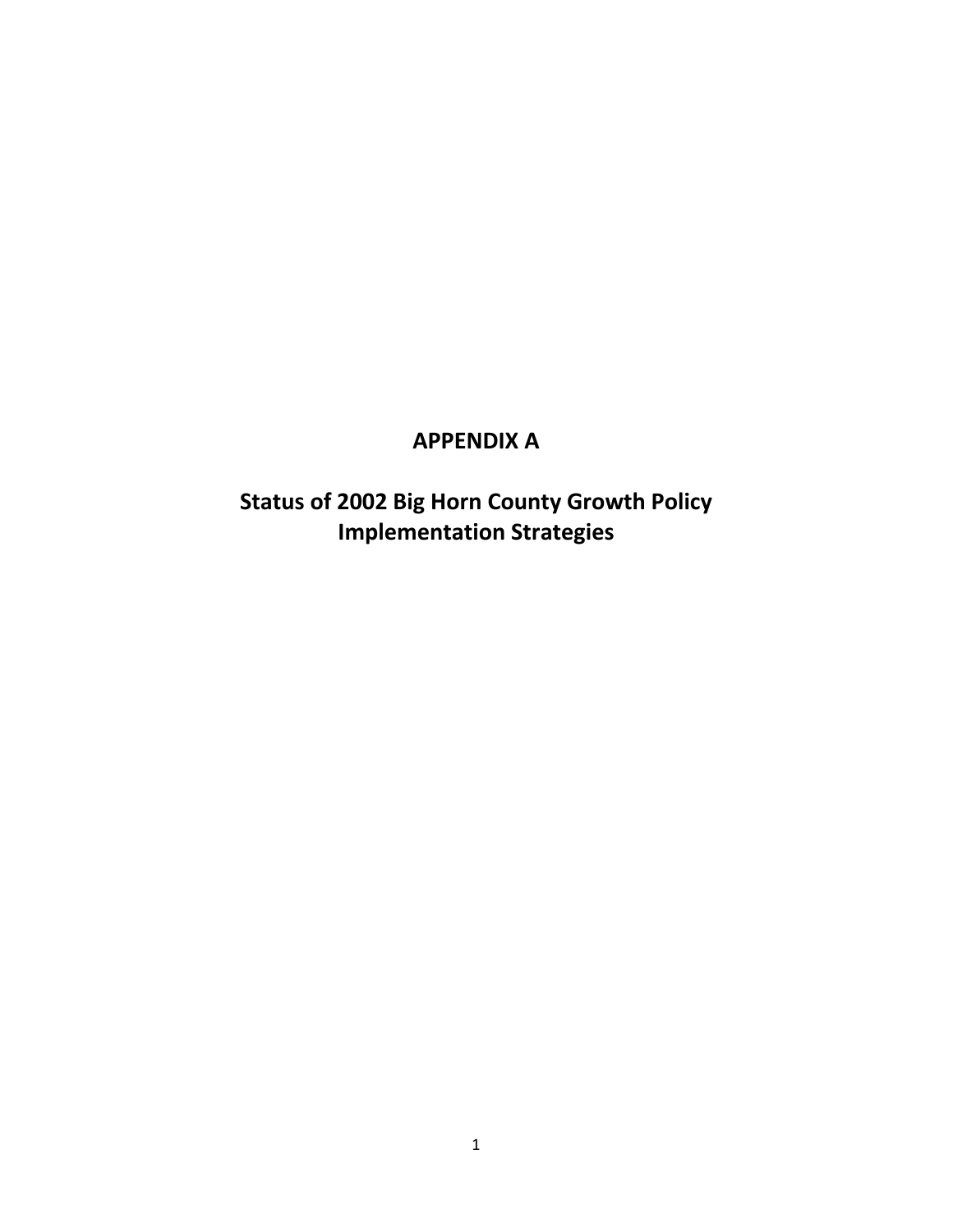## **2013 Status Report on Implementation of 2002 Big Horn County Growth Policy Goals, Objectives, and Implementation Measures (Actions that have been completed are highlighted in orange)**

| <b>Strategy</b>                                                                                                   | <b>Status</b>                                                                                                                       |
|-------------------------------------------------------------------------------------------------------------------|-------------------------------------------------------------------------------------------------------------------------------------|
| <b>Goal 1: Land Use and Development</b>                                                                           |                                                                                                                                     |
| 1a. Support Voluntary Conservation Easements                                                                      | Not completed. No written policy adopted but<br>the Planning Board has reviewed several<br>conservation easements in past 10 years. |
| 2a. Compatibility of use measures                                                                                 | No Action.                                                                                                                          |
| 2b. Information to citizens wishing to conduct neighborhood planning and/or<br>citizen-initiated zoning districts | No Action; no citizen interest                                                                                                      |
| 2c. Track statistics annually on acres of land approved for subdivision, #lots,<br>etc.                           | Not completed, but the county clerk and<br>recorder has initiated a system that would<br>facilitate this review.                    |
| 2d. Cluster Development                                                                                           | Completed. The Subdivision Regulations now<br>include provision for Cluster Development. <sup>1</sup>                               |
| 3a. Continue to notify ditch/canal companies of subdivision applications                                          | Ongoing.                                                                                                                            |
| 3b. Subdividers to clarify irrigation water rights                                                                | Completed. <sup>2</sup>                                                                                                             |
| 4a. Continue to implement county weed plan                                                                        | Ongoing with regard to subdivision review, but<br>the county weed board has not been active in<br>years.                            |
| 4b. Ensure new subdivision and new development does not increase weed<br>spread                                   | Ongoing                                                                                                                             |
| 4c. Coordinate with other governments on mapping weeds, etc.                                                      | Not completed.                                                                                                                      |
| 5a. "Way of the West" Publication                                                                                 | Completed                                                                                                                           |
| 6a. County comment on state and federal proposals                                                                 | As opportunity has arisen                                                                                                           |
| 6b. County to advocate balance between energy development and long-term<br>land use                               | Ongoing.                                                                                                                            |
| <b>Goal 2: Water Resources and Development Along Rivers and Streams</b>                                           |                                                                                                                                     |
| 1a. Keep development out of floodplain, wetlands, and riparian areas                                              | Partially completed. <sup>3</sup> Floodplain regulations and<br>waste-water treatment requirements followed.                        |
| 1b. Riverbank setback guidelines                                                                                  | Partially completed. Planning Board drafted<br>regulations which were not adopted by the<br>County Commissioners.                   |

 $^1$  Cluster Development is now in the subdivision regulations, but the incentives for preserving open space are negligible.

 $^2$  Irrigation Water Rights: Subdivision regulations revised in 2010 to require all subdividers to indicate how existing water rights will be appropriated among subdivision property owners.

 $3$  Floodplain Development. The county does have floodplain regulations but these do not preclude structures in the floodplain nor do they specifically address wetlands or riparian areas.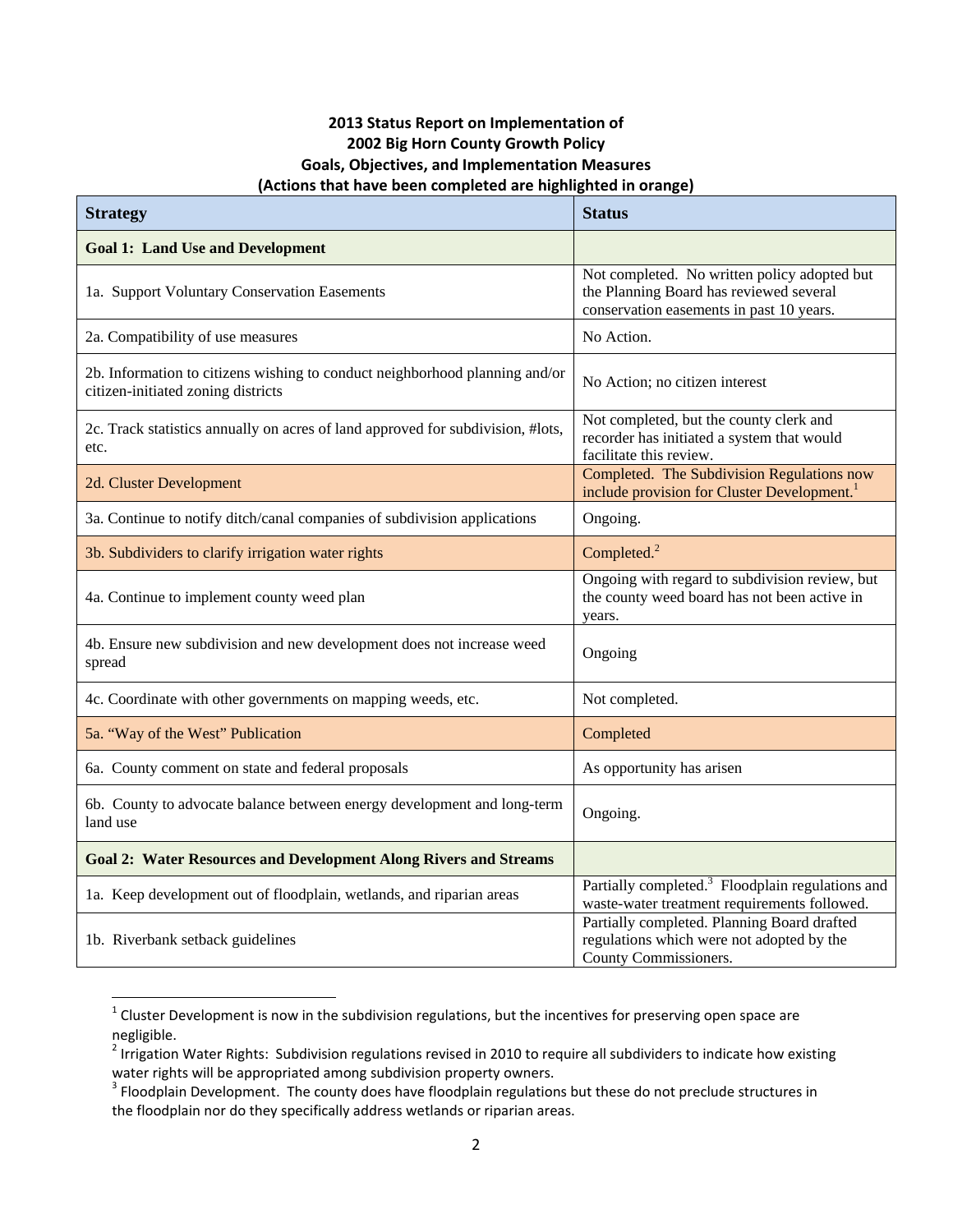| <b>Strategy</b>                                                                                                            | <b>Status</b>                                                                                                   |
|----------------------------------------------------------------------------------------------------------------------------|-----------------------------------------------------------------------------------------------------------------|
| 1c. Work with Crow and Northern Cheyenne on floodplain maps                                                                | Ongoing                                                                                                         |
| 2a1. Viewshed setbacks for Big Horn River south of Hardin                                                                  | Partially completed. Planning Board drafted<br>regulations which were not adopted by the<br>County Commission.  |
| 2a2. Design guidelines for new construction to retain viewsheds along Big<br>Horn River south of Hardin                    | Partially completed. Planning Board drafted<br>regulations which were not adopted by the<br>County Commission.  |
| 2b. Work with state on river water quality education for fisherman, guides<br>and outfitters                               | Ongoing. Brochures, booklets, workshops<br>available.                                                           |
| 3a. Work with state and tribes on public education regarding water quality<br>and enforcement of existing laws             | Ongoing. Same as 2.b.                                                                                           |
| 3b. Work with public water and sewage districts and assist in providing<br>resources                                       | Ongoing                                                                                                         |
| 3c. Support and coordinate training for water and sewer operators – apply<br>for grant funds to assist                     | Partially completed. Crow Agency operators<br>now trained and others in county being trained.                   |
| 4a. Subdividers provide information on groundwater and surface water<br>impacts                                            | Completed                                                                                                       |
| 4b. Be supportive of studies on water quality                                                                              | Ongoing                                                                                                         |
| <b>Goal 3: Local Services</b>                                                                                              |                                                                                                                 |
| 1a. Encourage development in areas easily accessed by public services                                                      | Ongoing, but hasn't been an issue as there has<br>been little development over the past 10 years.               |
| 1b. Support community infrastructure improvements                                                                          | Ongoing. County provides assistance where it<br>can for grants, etc. for water/sewer, etc.                      |
| 2a- Establish requirements for fire facilities for new development                                                         | Partially Complete. Basic standards in<br>Subdivision regulations.                                              |
| 2b. Work with NRCS and others to provide wildland fire mitigation<br>measures.                                             | Ongoing. County updated their Pre-Disaster<br>Mitigation Plan and Community Wildfire<br>Protection Plan in 2013 |
| 2c. Capital improvements plan for firefighting equipment and capability                                                    | No action.                                                                                                      |
| 3a. Better coordination among law enforcement jurisdictions                                                                | Incomplete. This appears to be an ongoing<br>issue.                                                             |
| 3b. Inform residents about how laws apply on Indian Reservations, including<br>emergency contact info for law enforcement. | No Action                                                                                                       |
| 3c. Better record-keeping on law enforcement statistics                                                                    | Incomplete                                                                                                      |
| 3d. Provide for law enforcement in underserved areas.                                                                      | Incomplete                                                                                                      |
| 4a. Inventory of county's capital assets, develop annualized life cycle costs                                              | Incomplete                                                                                                      |
| 4b. Continue road and bridge inventory and develop 5 year plan                                                             | Incomplete                                                                                                      |
| 4c. Road development policy for not accepting private roads into county<br>system                                          | Incomplete                                                                                                      |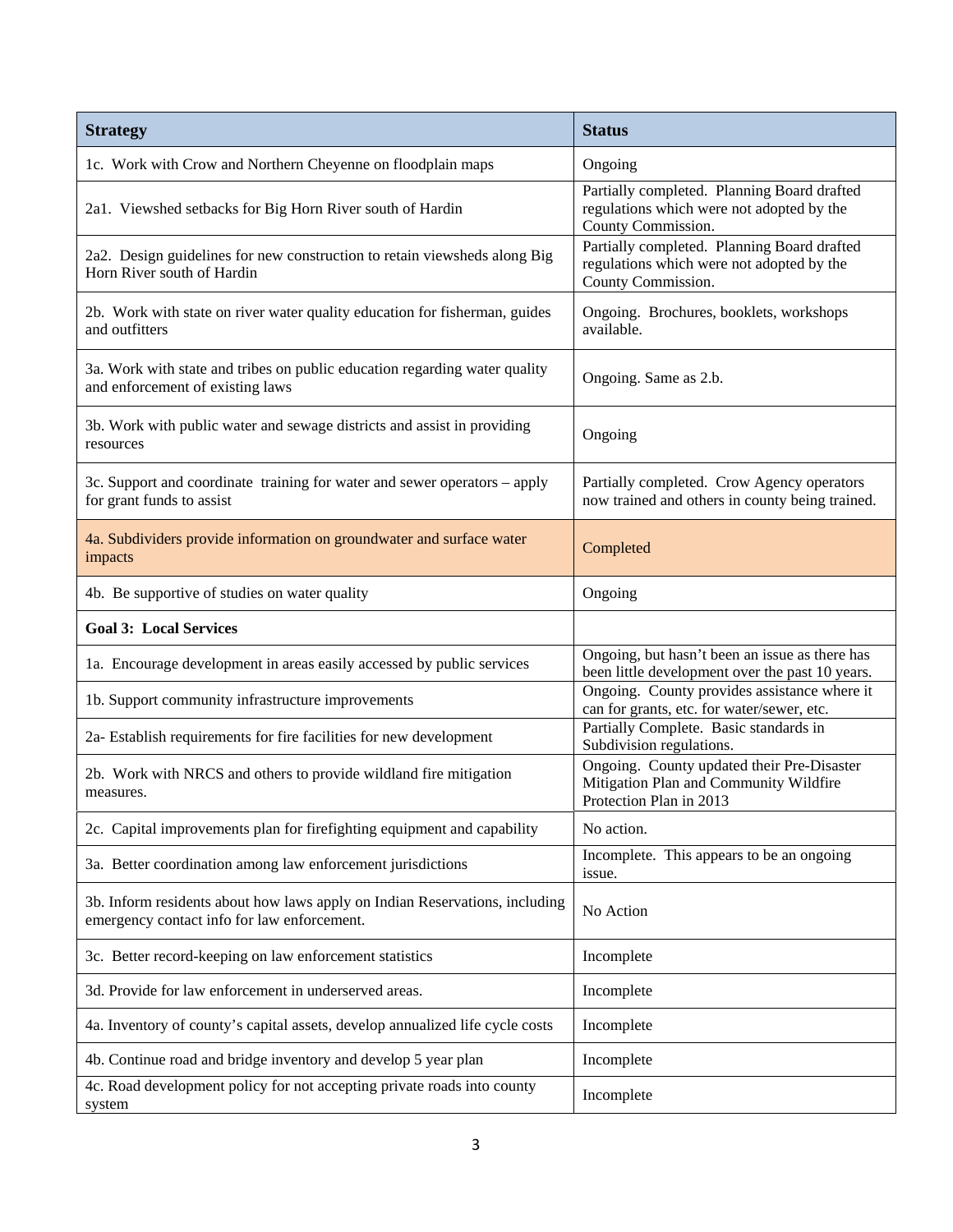| <b>Strategy</b>                                                                                                                           | <b>Status</b>                                                                                                   |
|-------------------------------------------------------------------------------------------------------------------------------------------|-----------------------------------------------------------------------------------------------------------------|
| 4d. Improve and maintain road signs. Place roads signs at all intersections                                                               | Ongoing                                                                                                         |
| 4e. Rural addressing - Inform public                                                                                                      | Complete but ongoing                                                                                            |
| 4f. Policy on frequency and distribution of new accesses onto county roads                                                                | Incomplete                                                                                                      |
| 5a Solid waste collection system review -                                                                                                 | Ongoing                                                                                                         |
| 5b. Solid waste sites clean, avoid over-filling and wrong materials                                                                       | Ongoing                                                                                                         |
| 5c. Developers to estimate impacts                                                                                                        | Partially complete. <sup>4</sup>                                                                                |
| 6b. Determine financial impacts of new development – assess need to<br>develop impact fees                                                | Partially complete. Addressed somewhat in<br>subdivision regulations. No assessment to date<br>for impact fees. |
| 6c. Annual review of subdivision fees                                                                                                     | No Action, but has been little subdivision<br>activity in past 10 years.                                        |
| 7a. Study feasibility of model building code standards                                                                                    | Incomplete                                                                                                      |
| <b>Goal 4: Economy</b>                                                                                                                    |                                                                                                                 |
| 1. Update and implement Big Horn county Economic Development Master<br>Plan                                                               | Partially complete. Only as part of the multi-<br>county RC&D CEDs 5 year update.                               |
| 2a. Economic Task Force                                                                                                                   | Incomplete                                                                                                      |
| 3a. Work with Hardin to identify location for new airport.                                                                                | Complete                                                                                                        |
| 3b. Support efforts to bring passenger rail to county                                                                                     | Ongoing                                                                                                         |
| <b>Goal 5: Cultural Resources</b>                                                                                                         |                                                                                                                 |
| 1a. Develop criteria for determining development effects on cultural<br>resources and incorporate into subdivision regulations.           | Incomplete                                                                                                      |
| 1b. Written policy for County to submit subdivision applications to Crow,<br>Northern Cheyenne, and county Historic Preservation Officer. | Partially complete. Policy in place but not<br>written.                                                         |
| 2a. Improve landowner awareness of need to record historic sites                                                                          | Incomplete                                                                                                      |
| 2b. Identify methods to retain integrity of historic sites                                                                                | No Action                                                                                                       |
| <b>Coordination with Other Jurisdictions</b>                                                                                              |                                                                                                                 |
| a. County to host an annual session for all communities to identify issues<br>and receive land use planning info                          | No action                                                                                                       |
| b. Sponsor annual discussion of community infrastructure needs                                                                            | No action                                                                                                       |
| c. Obtain facilitation and technical support to address areas of jurisdictional<br>overlap - with focus on law enforcement                | No action                                                                                                       |

 $^4$  Solid waste: Addressed as requirement in subdivision regulations, but not for other types of development.